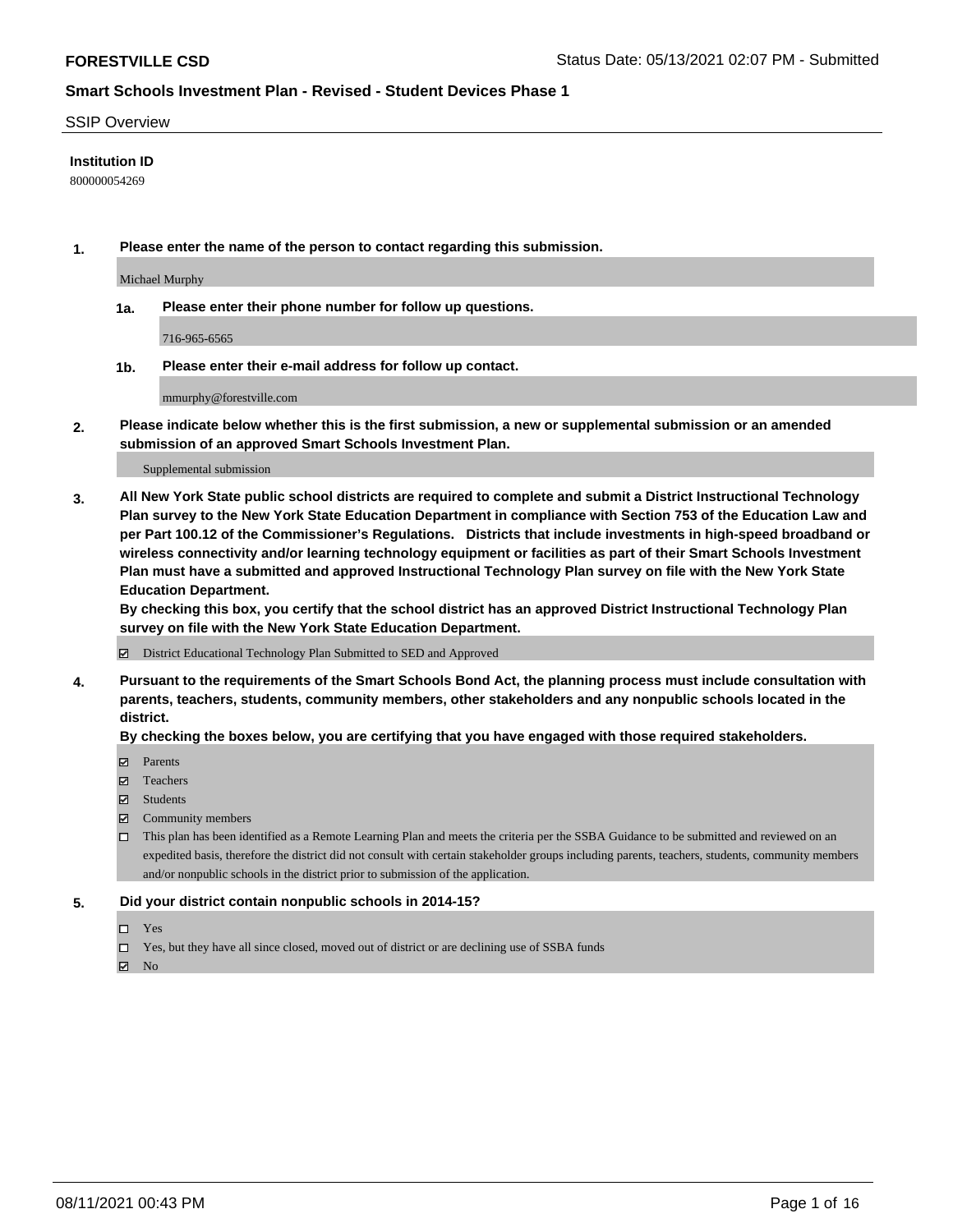#### SSIP Overview

**6. Certify that the following required steps have taken place by checking the boxes below:**

- The district developed and the school board approved a preliminary Smart Schools Investment Plan.
- The preliminary plan was posted on the district website for at least 30 days. The district included an address to which any written comments on the plan should be sent.
- The school board conducted a hearing that enabled stakeholders to respond to the preliminary plan. This hearing may have occured as part of a normal Board meeting, but adequate notice of the event must have been provided through local media and the district website for at least two weeks prior to the meeting.
- The district prepared a final plan for school board approval and such plan has been approved by the school board.
- $\boxtimes$  The final proposed plan that has been submitted has been posted on the district's website.
- This Plan has been identified as a Remote Learning Plan and meets the criteria per the SSBA Guidance to be submitted and reviewed on an expedited basis, therefore this plan has not met certain stakeholder engagement requirements including, consulting with nonpublic schools in advance of plan submission, having the school board conduct a hearing on the plan and/or posting the plan to the district website for a minimum of 30 days. This district will post the Remote Learning Plan to the district's website upon submission of the application.
- **6a. Please upload the proposed Smart Schools Investment Plan (SSIP) that was posted on the district's website, along with any supporting materials. Note that this should be different than your recently submitted Educational Technology Survey. The Final SSIP, as approved by the School Board, should also be posted on the website and remain there during the course of the projects contained therein.**

Survery ver 1.pdf Smart Schools Presentation 210204.pdf

**6b. Enter the webpage address where the final Smart Schools Investment Plan is posted. The Plan should remain posted for the life of the included projects.**

https://www.forestville.com/Page/1270

**7. Please enter an estimate of the total number of students and staff that will benefit from this Smart Schools Investment Plan based on the cumulative projects submitted to date.**

480

**8. An LEA/School District may partner with one or more other LEA/School Districts to form a consortium to pool Smart Schools Bond Act funds for a project that meets all other Smart School Bond Act requirements. Each school district participating in the consortium will need to file an approved Smart Schools Investment Plan for the project and submit a signed Memorandum of Understanding that sets forth the details of the consortium including the roles of each respective district.**

 $\Box$  The district plans to participate in a consortium to partner with other school district(s) to implement a Smart Schools project.

**9. Please enter the name and 6-digit SED Code for each LEA/School District participating in the Consortium.**

| <b>Partner LEA/District</b> | <b>ISED BEDS Code</b> |
|-----------------------------|-----------------------|
| (No Response)               | (No Response)         |

**10. Please upload a signed Memorandum of Understanding with all of the participating Consortium partners.**

(No Response)

**11. Your district's Smart Schools Bond Act Allocation is:**

\$594,163

**12. Final 2014-15 BEDS Enrollment to calculate Nonpublic Sharing Requirement**

|            | l Public Enrollment | l Nonpublic Enrollment | <b>Total Enrollment</b> | l Nonpublic Percentage |
|------------|---------------------|------------------------|-------------------------|------------------------|
| Enrollment | 475                 |                        | 475.00                  | 0.00                   |

**13. This table compares each category budget total, as entered in that category's page, to the total expenditures listed**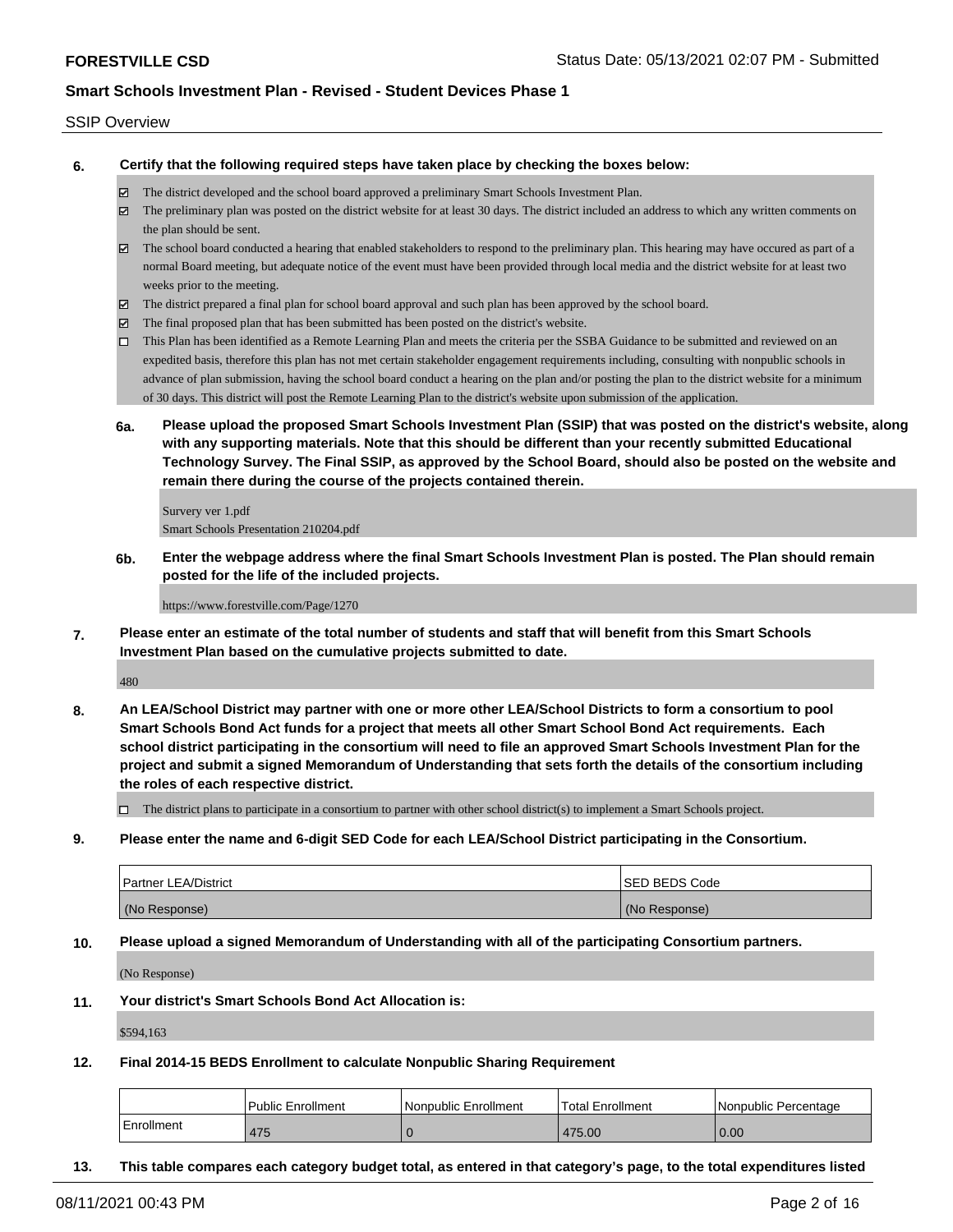SSIP Overview

## **in the category's expenditure table. Any discrepancies between the two must be resolved before submission.**

|                                          | <b>Sub-Allocations</b> | <b>Expenditure Totals</b> | Difference |
|------------------------------------------|------------------------|---------------------------|------------|
| <b>School Connectivity</b>               | 0.00                   | 0.00                      | 0.00       |
| Connectivity Projects for<br>Communities | 0.00                   | 0.00                      | 0.00       |
| Classroom Technology                     | 107,335.05             | 107,335.05                | 0.00       |
| Pre-Kindergarten Classrooms              | 0.00                   | 0.00                      | 0.00       |
| Replace Transportable<br>Classrooms      | 0.00                   | 0.00                      | 0.00       |
| <b>High-Tech Security Features</b>       | 0.00                   | 0.00                      | 0.00       |
| Nonpublic Loan                           | 0.00                   | 0.00                      | 0.00       |
| Totals:                                  | 107,335                | 107,335                   | 0          |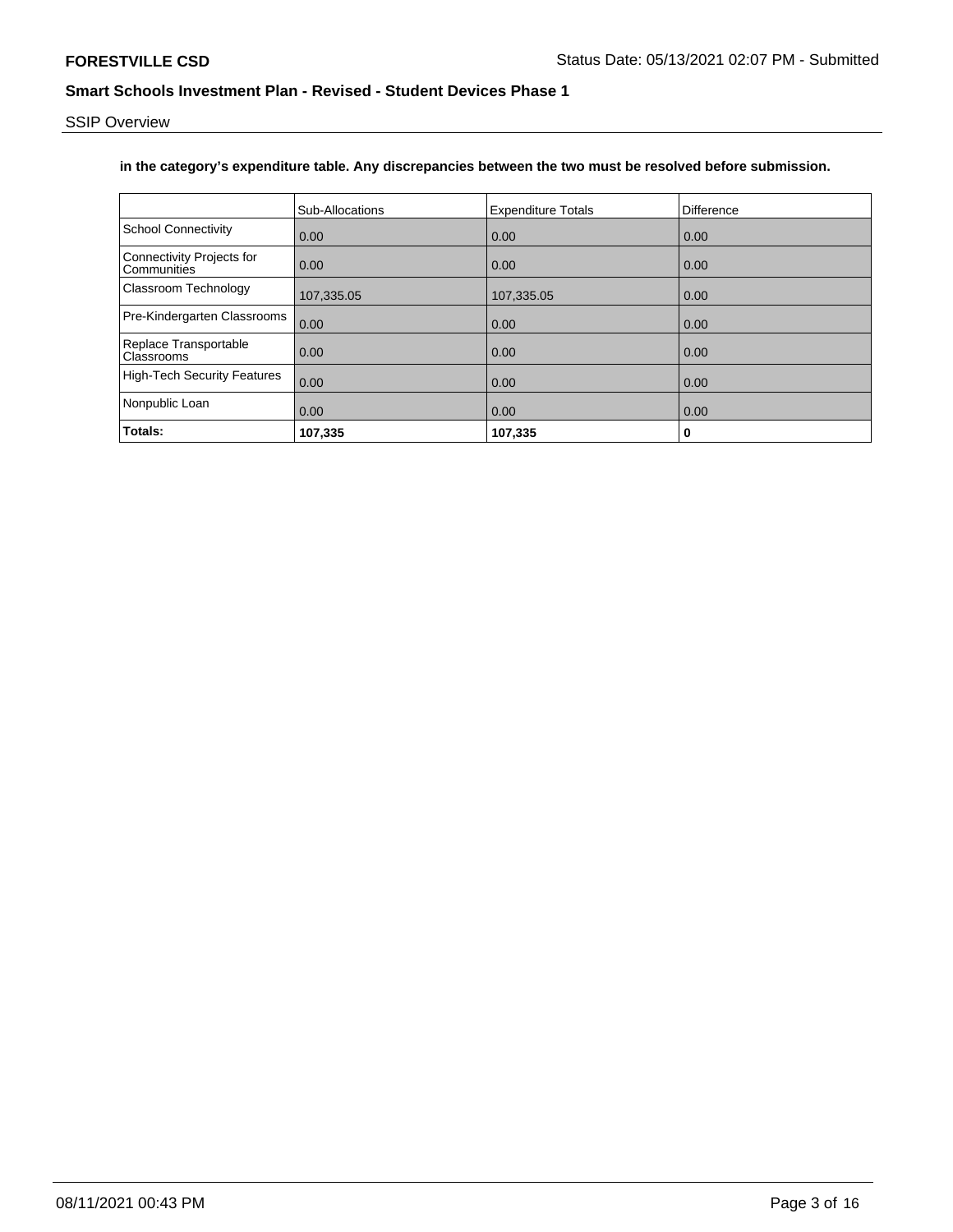School Connectivity

- **1. In order for students and faculty to receive the maximum benefit from the technology made available under the Smart Schools Bond Act, their school buildings must possess sufficient connectivity infrastructure to ensure that devices can be used during the school day. Smart Schools Investment Plans must demonstrate that:**
	- **• sufficient infrastructure that meets the Federal Communications Commission's 100 Mbps per 1,000 students standard currently exists in the buildings where new devices will be deployed, or**
	- **• is a planned use of a portion of Smart Schools Bond Act funds, or**
	- **• is under development through another funding source.**

**Smart Schools Bond Act funds used for technology infrastructure or classroom technology investments must increase the number of school buildings that meet or exceed the minimum speed standard of 100 Mbps per 1,000 students and staff within 12 months. This standard may be met on either a contracted 24/7 firm service or a "burstable" capability. If the standard is met under the burstable criteria, it must be:**

**1. Specifically codified in a service contract with a provider, and**

**2. Guaranteed to be available to all students and devices as needed, particularly during periods of high demand, such as computer-based testing (CBT) periods.**

**Please describe how your district already meets or is planning to meet this standard within 12 months of plan submission.**

(No Response)

**1a. If a district believes that it will be impossible to meet this standard within 12 months, it may apply for a waiver of this requirement, as described on the Smart Schools website. The waiver must be filed and approved by SED prior to submitting this survey.**

 $\Box$  By checking this box, you are certifying that the school district has an approved waiver of this requirement on file with the New York State Education Department.

**2. Connectivity Speed Calculator (Required). If the district currently meets the required speed, enter "Currently Met" in the last box: Expected Date When Required Speed Will be Met.**

|                  | l Number of     | Required Speed | Current Speed in | Expected Speed  | Expected Date                           |
|------------------|-----------------|----------------|------------------|-----------------|-----------------------------------------|
|                  | <b>Students</b> | In Mbps        | l Mbps           | to be Attained  | When Required                           |
|                  |                 |                |                  |                 | l Within 12 Months ISpeed Will be Met l |
| Calculated Speed | (No Response)   | 0.00           | (No Response)    | l (No Response) | l (No Response)                         |

**3. Describe how you intend to use Smart Schools Bond Act funds for high-speed broadband and/or wireless connectivity projects in school buildings.**

(No Response)

**4. Describe the linkage between the district's District Instructional Technology Plan and how the proposed projects will improve teaching and learning. (There should be a link between your response to this question and your responses to Question 1 in Section IV - NYSED Initiatives Alignment: "Explain how the district use of instructional technology will serve as a part of a comprehensive and sustained effort to support rigorous academic standards attainment and performance improvement for students."** 

**Your answer should also align with your answers to the questions in Section II - Strategic Technology Planning and the associated Action Steps in Section III - Action Plan.)**

(No Response)

**5. If the district wishes to have students and staff access the Internet from wireless devices within the school building, or in close proximity to it, it must first ensure that it has a robust Wi-Fi network in place that has sufficient bandwidth to meet user demand.**

**Please describe how you have quantified this demand and how you plan to meet this demand.**

(No Response)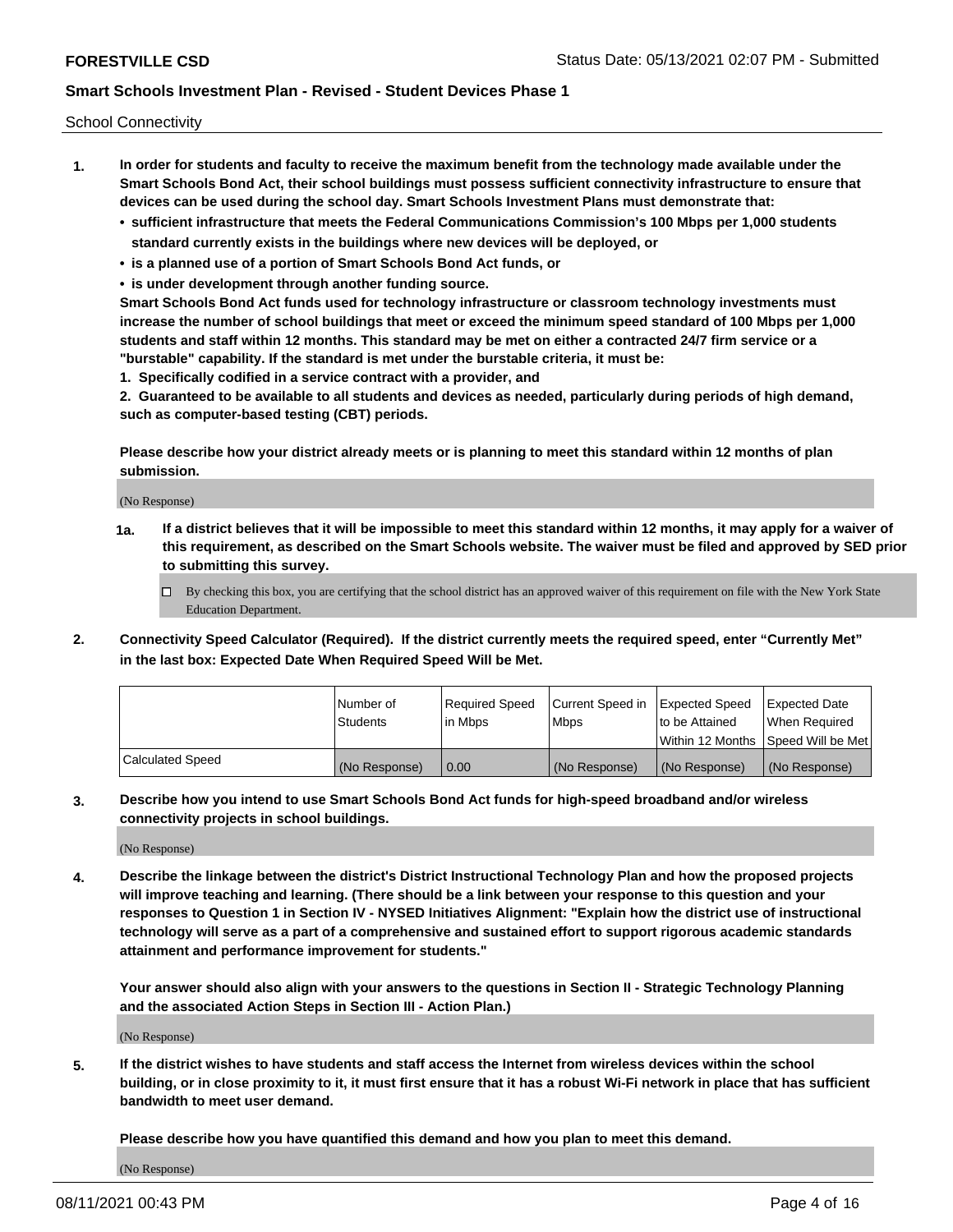School Connectivity

**6. Smart Schools plans with any expenditures in the School Connectivity category require a project number from the Office of Facilities Planning. Districts must submit an SSBA LOI and receive project numbers prior to submitting the SSIP. As indicated on the LOI, some projects may be eligible for a streamlined review and will not require a building permit.**

**Please indicate on a separate row each project number given to you by the Office of Facilities Planning.**

| Project Number |  |
|----------------|--|
| (No Response)  |  |

**7. Certain high-tech security and connectivity infrastructure projects may be eligible for an expedited review process as determined by the Office of Facilities Planning.**

#### **Was your project deemed eligible for streamlined review?**

(No Response)

### **8. Include the name and license number of the architect or engineer of record.**

| Name          | License Number |
|---------------|----------------|
| (No Response) | (No Response)  |

#### **9. Public Expenditures – Loanable (Counts toward the nonpublic loan calculation)**

| Select the allowable expenditure type.<br>Repeat to add another item under each type. | <b>PUBLIC</b> Items to be<br>l Purchased | Quantity           | Cost Per Item    | <b>Total Cost</b> |
|---------------------------------------------------------------------------------------|------------------------------------------|--------------------|------------------|-------------------|
| (No Response)                                                                         | (No Response)                            | l (No<br>Response) | (No<br>Response) | $\overline{0.00}$ |
|                                                                                       |                                          | O                  | 0.00             |                   |

### **10. Public Expenditures – Non-Loanable (Does not count toward nonpublic loan calculation)**

| Select the allowable expenditure<br>type.<br>Repeat to add another item under<br>each type. | <b>PUBLIC</b> Items to be purchased | Quantity      | Cost per Item | <b>Total Cost</b> |
|---------------------------------------------------------------------------------------------|-------------------------------------|---------------|---------------|-------------------|
| (No Response)                                                                               | (No Response)                       | (No Response) | (No Response) | 0.00              |
|                                                                                             |                                     |               | 0.00          |                   |

#### **11. Final 2014-15 BEDS Enrollment to calculate Nonpublic Sharing Requirement (no changes allowed.)**

|            | l Public Enrollment | Nonpublic Enrollment | 'Total Enrollment | l Nonpublic Percentage |
|------------|---------------------|----------------------|-------------------|------------------------|
| Enrollment | 475                 |                      | 475.00            | 0.00                   |

### **12. Total Public Budget - Loanable (Counts toward the nonpublic loan calculation)**

|                                                      | Public Allocations | <b>Estimated Nonpublic Loan</b><br>Amount | Estimated Total Sub-Allocations |
|------------------------------------------------------|--------------------|-------------------------------------------|---------------------------------|
| Network/Access Costs                                 | (No Response)      | 0.00                                      | 0.00                            |
| School Internal Connections and<br><b>Components</b> | (No Response)      | 0.00                                      | 0.00                            |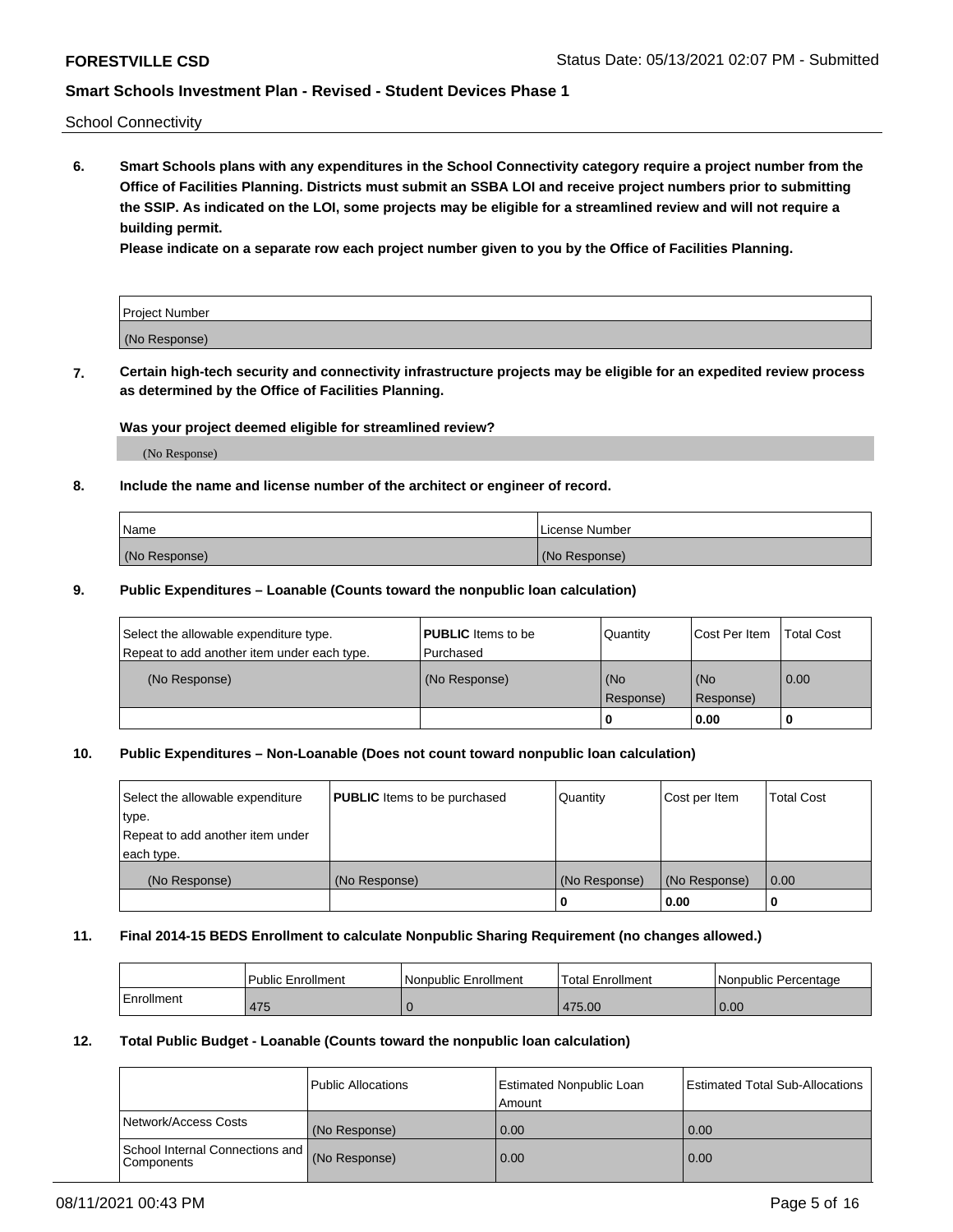School Connectivity

|         | Public Allocations | <b>Estimated Nonpublic Loan</b><br>l Amount | <b>Estimated Total Sub-Allocations</b> |
|---------|--------------------|---------------------------------------------|----------------------------------------|
| l Other | (No Response)      | 0.00                                        | 0.00                                   |
| Totals: | 0.00               | 0                                           |                                        |

# **13. Total Public Budget – Non-Loanable (Does not count toward the nonpublic loan calculation)**

|                                                   | Sub-<br>Allocation |
|---------------------------------------------------|--------------------|
|                                                   |                    |
| Network/Access Costs                              | (No Response)      |
| <b>Outside Plant Costs</b>                        | (No Response)      |
| <b>School Internal Connections and Components</b> | (No Response)      |
| Professional Services                             | (No Response)      |
| Testing                                           | (No Response)      |
| <b>Other Upfront Costs</b>                        | (No Response)      |
| <b>Other Costs</b>                                | (No Response)      |
| <b>Totals:</b>                                    | 0.00               |

# **14. School Connectivity Totals**

|                          | Total Sub-Allocations |
|--------------------------|-----------------------|
| Total Loanable Items     | 0.00                  |
| Total Non-Ioanable Items | 0.00                  |
| Totals:                  | 0                     |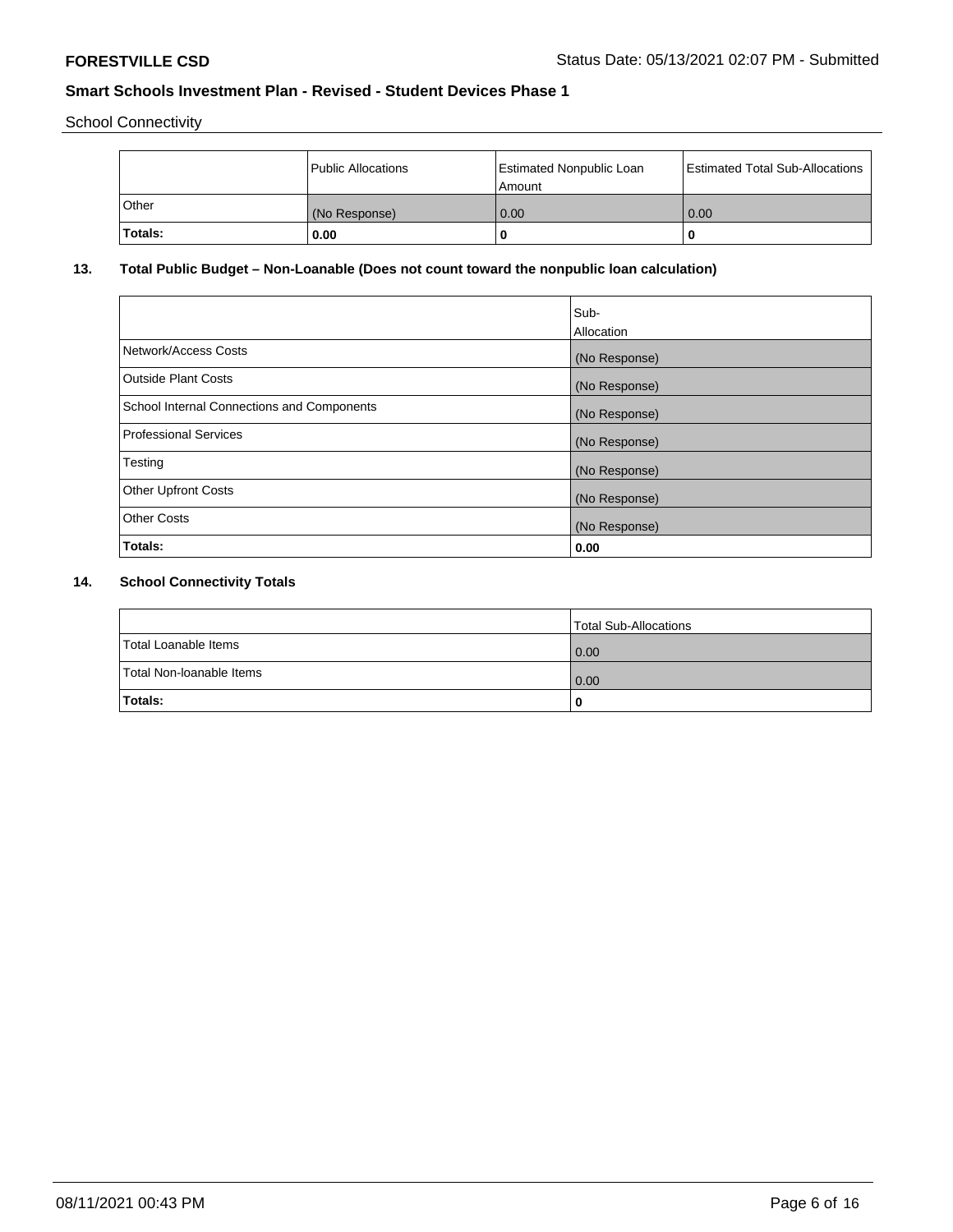Community Connectivity (Broadband and Wireless)

**1. Describe how you intend to use Smart Schools Bond Act funds for high-speed broadband and/or wireless connectivity projects in the community.**

(No Response)

**2. Please describe how the proposed project(s) will promote student achievement and increase student and/or staff access to the Internet in a manner that enhances student learning and/or instruction outside of the school day and/or school building.**

(No Response)

**3. Community connectivity projects must comply with all the necessary local building codes and regulations (building and related permits are not required prior to plan submission).**

 $\Box$  I certify that we will comply with all the necessary local building codes and regulations.

**4. Please describe the physical location of the proposed investment.**

(No Response)

**5. Please provide the initial list of partners participating in the Community Connectivity Broadband Project, along with their Federal Tax Identification (Employer Identification) number.**

| <b>Project Partners</b> | l Federal ID # |
|-------------------------|----------------|
| (No Response)           | (No Response)  |

**6. Please detail the type, quantity, per unit cost and total cost of the eligible items under each sub-category.**

| Select the allowable expenditure | Item to be purchased | Quantity      | Cost per Item | <b>Total Cost</b> |
|----------------------------------|----------------------|---------------|---------------|-------------------|
| type.                            |                      |               |               |                   |
| Repeat to add another item under |                      |               |               |                   |
| each type.                       |                      |               |               |                   |
| (No Response)                    | (No Response)        | (No Response) | (No Response) | 0.00              |
|                                  |                      | U             | 0.00          |                   |

**7. If you are submitting an allocation for Community Connectivity, complete this table.**

**Note that the calculated Total at the bottom of the table must equal the Total allocation for this category that you entered in the SSIP Overview overall budget.**

|                                    | Sub-Allocation |
|------------------------------------|----------------|
| Network/Access Costs               | (No Response)  |
| Outside Plant Costs                | (No Response)  |
| <b>Tower Costs</b>                 | (No Response)  |
| <b>Customer Premises Equipment</b> | (No Response)  |
| <b>Professional Services</b>       | (No Response)  |
| Testing                            | (No Response)  |
| <b>Other Upfront Costs</b>         | (No Response)  |
| <b>Other Costs</b>                 | (No Response)  |
| Totals:                            | 0.00           |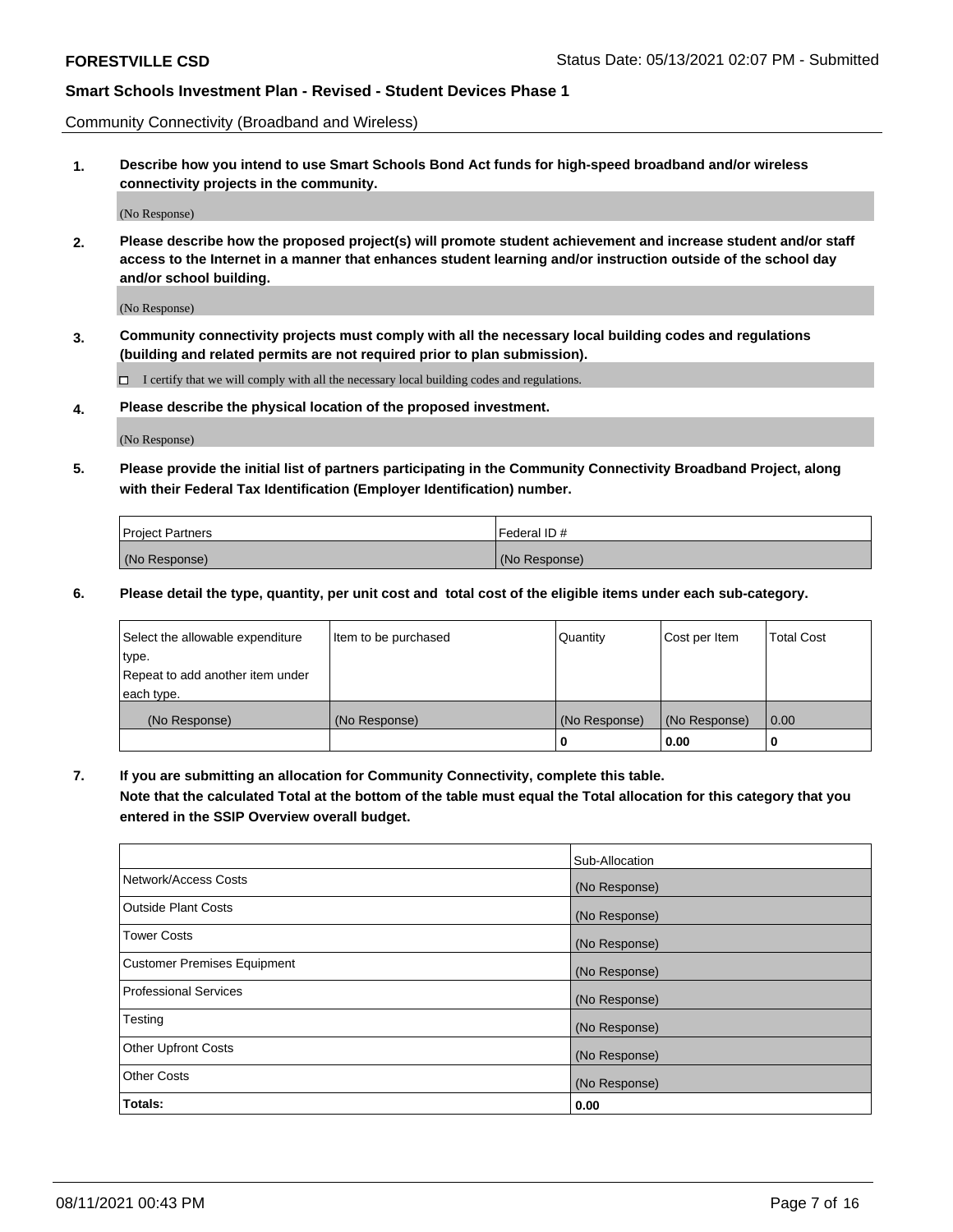#### Classroom Learning Technology

**1. In order for students and faculty to receive the maximum benefit from the technology made available under the Smart Schools Bond Act, their school buildings must possess sufficient connectivity infrastructure to ensure that devices can be used during the school day. Smart Schools Investment Plans must demonstrate that sufficient infrastructure that meets the Federal Communications Commission's 100 Mbps per 1,000 students standard currently exists in the buildings where new devices will be deployed, or is a planned use of a portion of Smart Schools Bond Act funds, or is under development through another funding source. Smart Schools Bond Act funds used for technology infrastructure or classroom technology investments must increase the number of school buildings that meet or exceed the minimum speed standard of 100 Mbps per 1,000 students and staff within 12 months. This standard may be met on either a contracted 24/7 firm service or a "burstable" capability. If the standard is met under the burstable criteria, it must be:**

**1. Specifically codified in a service contract with a provider, and**

**2. Guaranteed to be available to all students and devices as needed, particularly during periods of high demand, such as computer-based testing (CBT) periods.**

**Please describe how your district already meets or is planning to meet this standard within 12 months of plan submission.**

The District's data network infrastructure in each building meets or exceeds the Federal Minimum Standard of 100Mbps per 1,000 students. We currently contract with the WNYRIC at Erie 1 BOCES for our primary internet access. The current bandwidth with them is 1 GB, with the capacity to increase as needed.

- **1a. If a district believes that it will be impossible to meet this standard within 12 months, it may apply for a waiver of this requirement, as described on the Smart Schools website. The waiver must be filed and approved by SED prior to submitting this survey.**
	- $\Box$  By checking this box, you are certifying that the school district has an approved waiver of this requirement on file with the New York State Education Department.
- **2. Connectivity Speed Calculator (Required). If the district currently meets the required speed, enter "Currently Met" in the last box: Expected Date When Required Speed Will be Met.**

|                  | l Number of     | Required Speed | Current Speed in | <b>Expected Speed</b> | <b>Expected Date</b> |
|------------------|-----------------|----------------|------------------|-----------------------|----------------------|
|                  | <b>Students</b> | lin Mbps       | <b>Mbps</b>      | to be Attained        | When Reauired        |
|                  |                 |                |                  | l Within 12 Months    | Speed Will be Met    |
| Calculated Speed | 424             | 42.40          | 1000             | 1000                  | currently met        |

**3. If the district wishes to have students and staff access the Internet from wireless devices within the school building, or in close proximity to it, it must first ensure that it has a robust Wi-Fi network in place that has sufficient bandwidth to meet user demand.**

**Please describe how you have quantified this demand and how you plan to meet this demand.**

Over the past three years, using e-rate funding, Aruba Access Points were purchased and installed in every classroom and instructional area, including a management system to maintain and monitor it's performance. In addition, new POE+ switches have been installed to support the access points with a solid gigabit backbone to the main data closet.

**4. All New York State public school districts are required to complete and submit an Instructional Technology Plan survey to the New York State Education Department in compliance with Section 753 of the Education Law and per Part 100.12 of the Commissioner's Regulations.**

**Districts that include educational technology purchases as part of their Smart Schools Investment Plan must have a submitted and approved Instructional Technology Plan survey on file with the New York State Education Department.**

By checking this box, you are certifying that the school district has an approved Instructional Technology Plan survey on file with the New York State Education Department.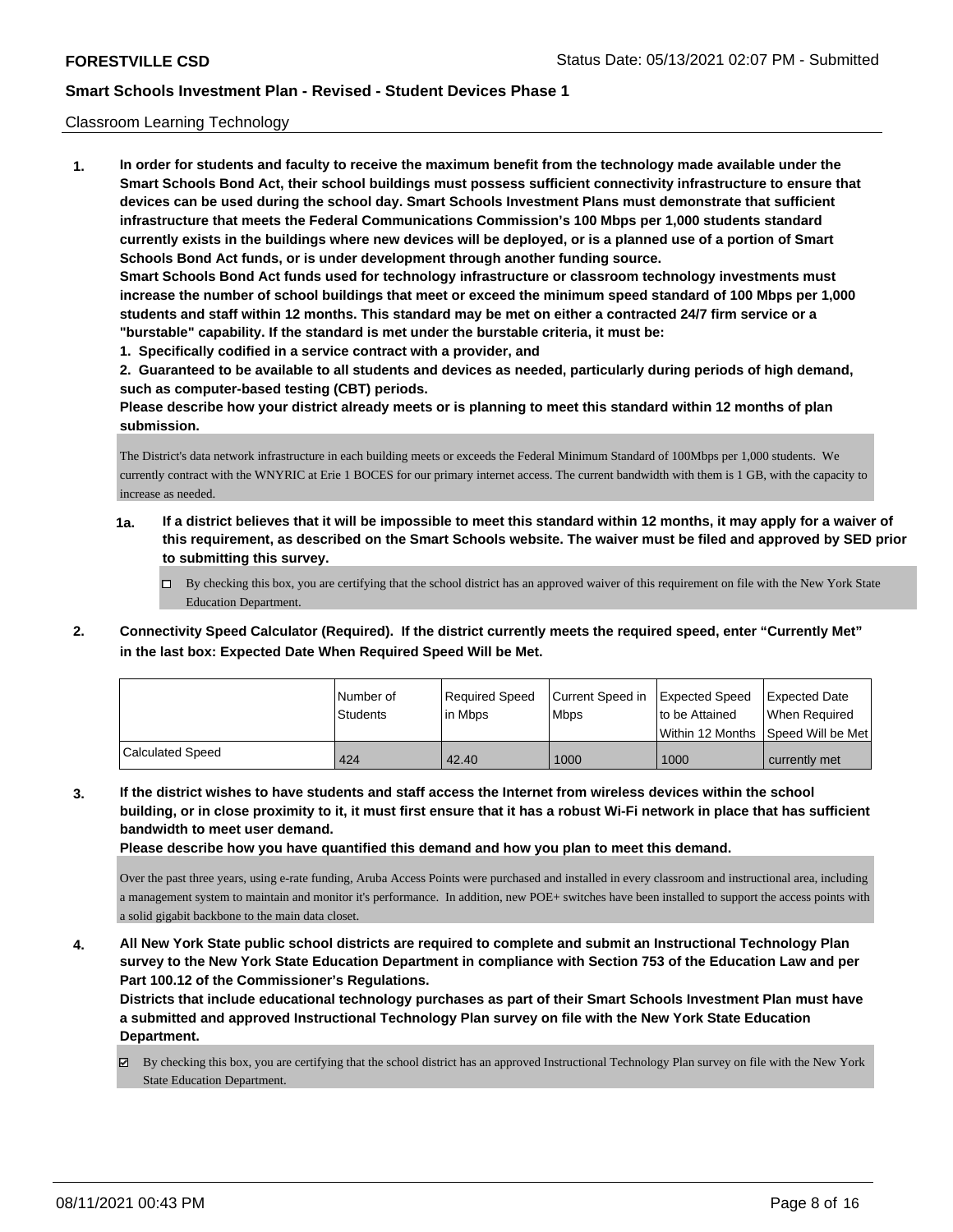#### Classroom Learning Technology

**5. Describe the devices you intend to purchase and their compatibility with existing or planned platforms or systems. Specifically address the adequacy of each facility's electrical, HVAC and other infrastructure necessary to install and support the operation of the planned technology.**

The district is purchasing Chromebooks, protective cases, and charging carts in this SSIP. These devices are completely compatible with all systems currently in use and/or for which they will be used including Google Classroom, O365, Renaissance Learning STAR and Freckle, along with various web-based learning programs. In addition, the units exceed the minimum requirements for the current CBT systems used for state assessments. HVAC and electrical systems are not expected to be impacted.

#### **6. Describe how the proposed technology purchases will:**

- **> enhance differentiated instruction;**
- **> expand student learning inside and outside the classroom;**
- **> benefit students with disabilities and English language learners; and**
- **> contribute to the reduction of other learning gaps that have been identified within the district.**

**The expectation is that districts will place a priority on addressing the needs of students who struggle to succeed in a rigorous curriculum. Responses in this section should specifically address this concern and align with the district's Instructional Technology Plan (in particular Question 2 of E. Curriculum and Instruction: "Does the district's instructional technology plan address the needs of students with disabilities to ensure equitable access to instruction, materials and assessments?" and Question 3 of the same section: "Does the district's instructional technology plan address the provision of assistive technology specifically for students with disabilities to ensure access to and participation in the general curriculum?")**

**In addition, describe how the district ensures equitable access to instruction, materials and assessments and participation in the general curriculum for both SWD and English Language Learners/Multilingual Learners (ELL/MLL) students.**

**Please note: If this plan has been identified as a Remote Learning Plan to be submitted and reviewed on an expedited basis, the district should explain how this plan will facilitate remote and hybrid learning, in lieu of responding to the question above.**

As part of a universal design approach to differentiated instruction, and supporting students with disabilities, students and staff make use of the variety of assistive technology tools that are developed for use with Google Chrome and Google Workspace. These include speech-to-text and text-tospeech applications, the ability to enlarge print, simplify web pages, word prediction support, and access to word processing. These tools provide our students with the ability to fully participate in classroom learning activities. Having one Chromebook per student makes providing access to all of these tools, as they are needed, efficient and seamless. We have been using all of these tools over the past three years and we know these tools are effective at improving student learning.

By way of English Language Learners (ELL's) having access to mobile devices will enable them to interact with different programs that will speak to them and speak back in English or their native language. They will have immediate access to files from teachers that they can translate as they see fit using products such as Google Translate to help them understand concepts and ideas much stronger than where they are at currently. These students will be able to use these devices to demonstrate the learning differently than traditional paper and pencil assessments by using interactive digital portfolios or other software applications that weren't previously available prior having that device.

The Technology Department works closely with the District Special Education Coordinator to ensure that students with disabilities are provided with an individualized unit that will support the special needs, individualized education program requirements, interventions, and special program initiatives for students using a variety of online tools that have been recommenced for the student by professionals. Additionally, OS accessibility modes (reading/speech capabilities, high contrast mode, etc.) can be utilized and add-on accessories used where needed (i.e. document scanners, adaptive keyboards/pointing devices). The touch screen feature will provide another form of access for students with disabilities.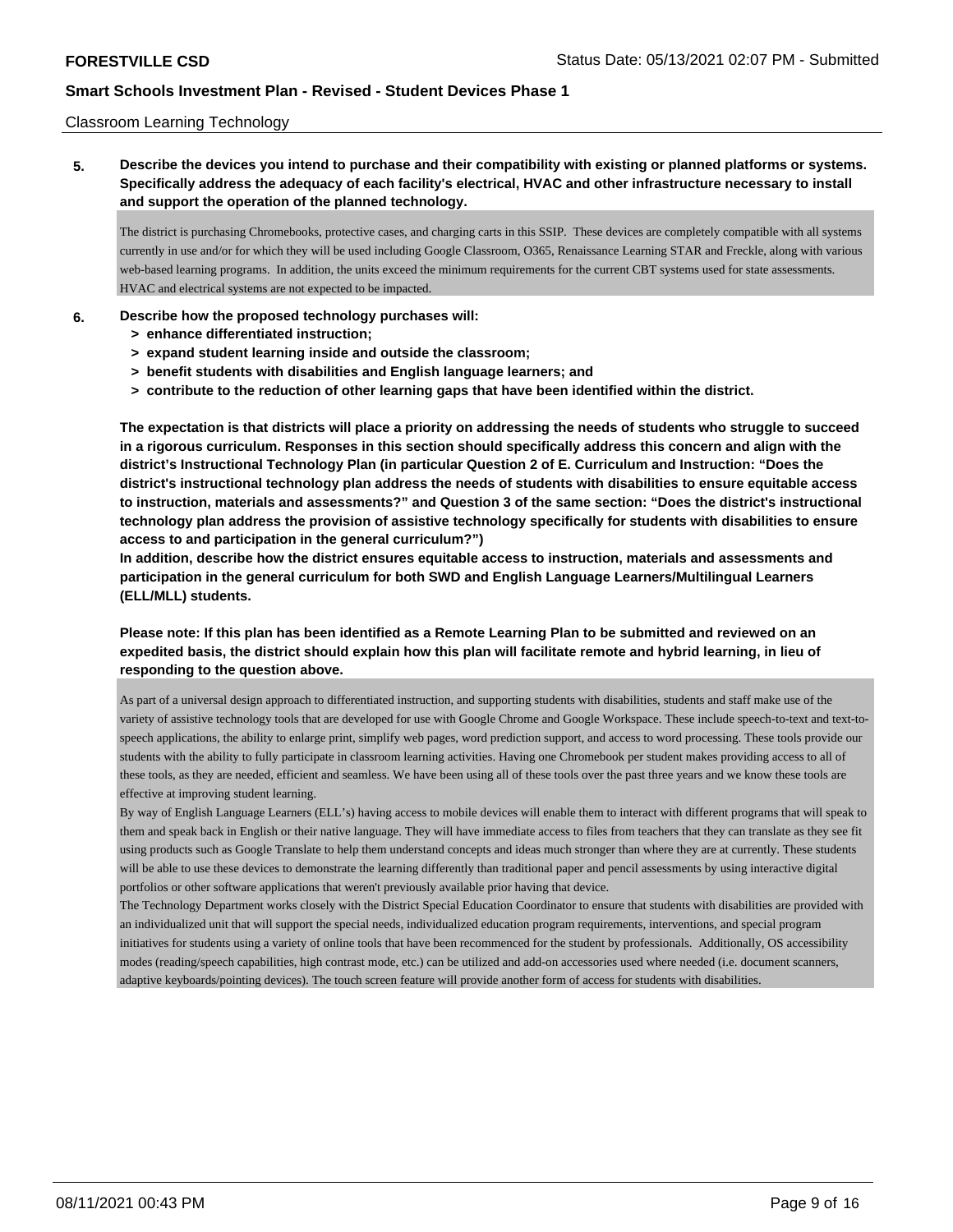### Classroom Learning Technology

# **7. Where appropriate, describe how the proposed technology purchases will enhance ongoing communication with parents and other stakeholders and help the district facilitate technology-based regional partnerships, including distance learning and other efforts.**

These devices give students the ability to show parents what they are doing in school. The proposed technology allows for parents to see their child's work and progress in each content area in Google Classroom. In addition, the school utilitizes the PowerSchool Parent Portal with a very high percentage of parents with active accounts. By parents getting involved with what their student is doing in school increases communication and collaboration between home and school. The collaborative nature of Google Apps for Education increase the ability for students to work with other students within their class, school, district, state, nation and world. Despite the small size of the district, students have access to a variety of college credit bearing courses. However, there are students that may want access to additional courses that the district cannot provide. By providing students with their own Chromebook, it eliminates one barrier to providing access to an online course should the student want to take one of these courses.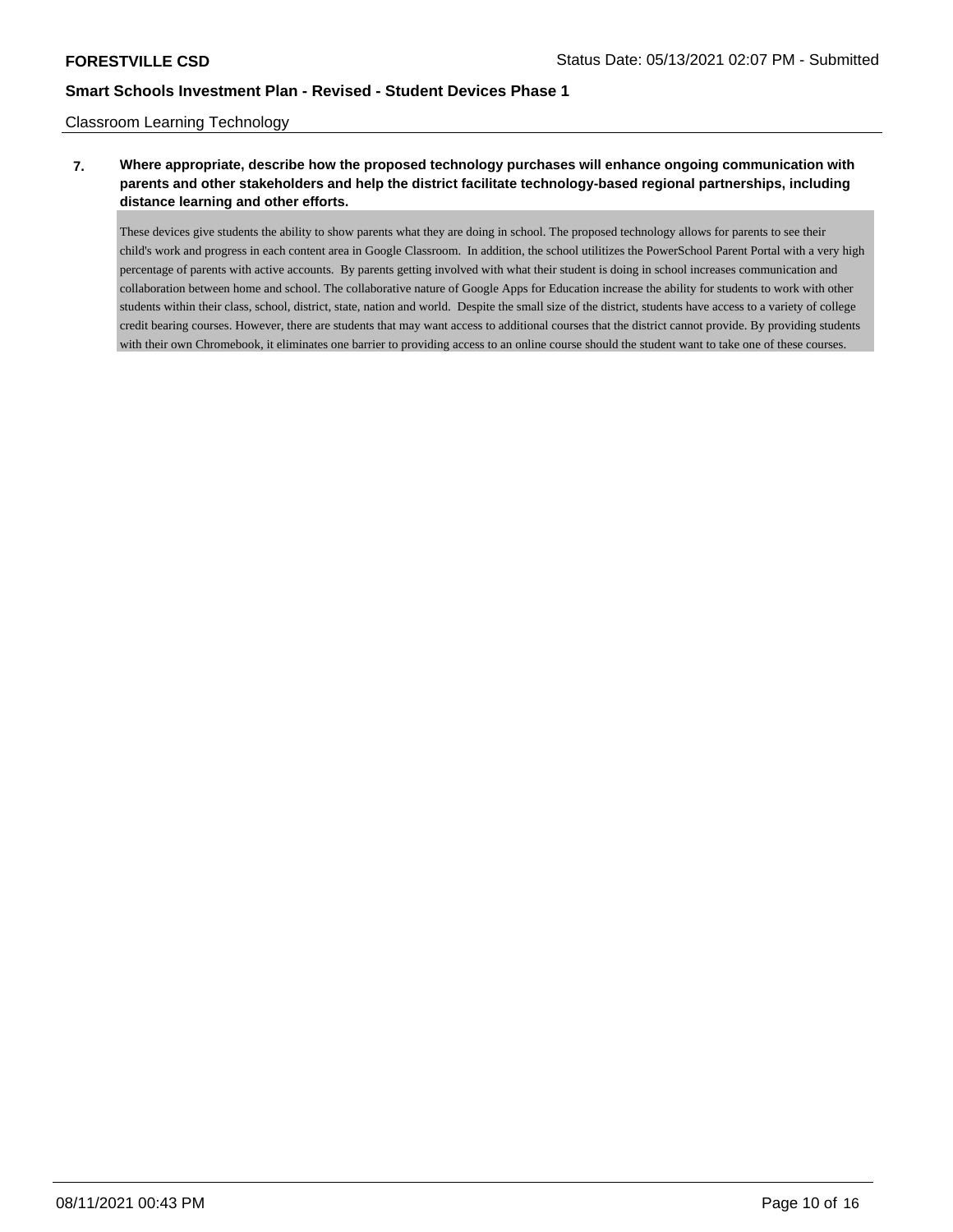#### Classroom Learning Technology

**8. Describe the district's plan to provide professional development to ensure that administrators, teachers and staff can employ the technology purchased to enhance instruction successfully.**

**Note: This response should be aligned and expanded upon in accordance with your district's response to Question 1 of F. Professional Development of your Instructional Technology Plan: "Please provide a summary of professional development offered to teachers and staff, for the time period covered by this plan, to support technology to enhance teaching and learning. Please include topics, audience and method of delivery within your summary."**

# **Please note: If this plan has been identified as a Remote Learning Plan to be submitted and reviewed on an expedited basis, the district should provide a statement confirming that the district has provided or will provide professional development on these devices to its staff, in lieu of responding to the question above.**

Professional development (PD) for staff will be a critical component of our 1:1 device implementation and will align with our district's Professional Development and Instructional Technology and Plans. Carefully designed PD provides a continuous and systematic process for professionals to develop, increase and refine their skills. Multiple levels of training and staff development must be offered to teachers, support staff and administration so they feel empowered to use the technology to facilitate their own productivity. Offerings must be diverse enough to address the needs of all staff; however, this spectrum of diversity should be orchestrated to move all staff toward the common goal. One of our district PD goals, as stated in our PD plan, is to continue the infusion of technology into classroom instruction and student learning throughout all grade levels. Initial training will include the basics of the laptop devices and digital conversion of their instructional curriculum using the Schoology platform. The number of staff development days taking place for the district has been increased for the 2020-2021 school year to accommodate the increased needs due to the pandemic. During the school year some of the district's PD will focus on technology tools and skills that teachers can utilize for instruction with all students. Technology topics will include:

- Google Workspace (formally G-Suite) including Google Classroom and Google Apps for Education
- Integrating Chromebooks and Electronic Resources into the classroom
- Kami and effective use of PDF worksheets
- How to use Zoom for effective online learning
- Using the STAR diagnostic reports to customize individual student learning needs
- Digital Citizenship, Internet Safety, and Data Security awareness.
- Training and curriculum work around specific content areas with digital content including McGraw-Hill Math, Discovery Ed TechBook, and Pearson Science.
- Additional training will take place through Erie 1's Common Set of Learning Objectives (CSLO) technology professional development, Erie 2 BOCES Integrated Education Services (IES), and within the district. Training may be offered in person, as well as online through

 webinars. Staff are encouraged to attend these trainings and attendance is supported by administration. Staff continously get surveyed concerning their professional development needs, preferred times for trainings and willingness to share ideas and to turnkey train colleagues.

Goals for staff in regards to the use of technological devices to increase student achievement:

- Familiarity with online applications and assessment tools
- Development of technology integrated curriculum in classrooms using NY state standards
- Integration of coursework into Google Classroom
- Pedagogical awareness of technology best practices
- Utilization of cloud services
- Improved internal and external communication with students and families
- Continued use of interactive whiteboards/Presentation systems
- Awareness of strategies to foster digital citizenship amongst students

To realize these goals the district will continue participation in BOCES and Model School Cosers, and utilize resources available in-house.

# **9. Districts must contact one of the SUNY/CUNY teacher preparation programs listed on the document on the left side of the page that supplies the largest number of the district's new teachers to request advice on innovative uses and best practices at the intersection of pedagogy and educational technology.**

By checking this box, you certify that you have contacted the SUNY/CUNY teacher preparation program that supplies the largest number of your new teachers to request advice on these issues.

#### **9a. Please enter the name of the SUNY or CUNY Institution that you contacted.**

SUNY Fredonia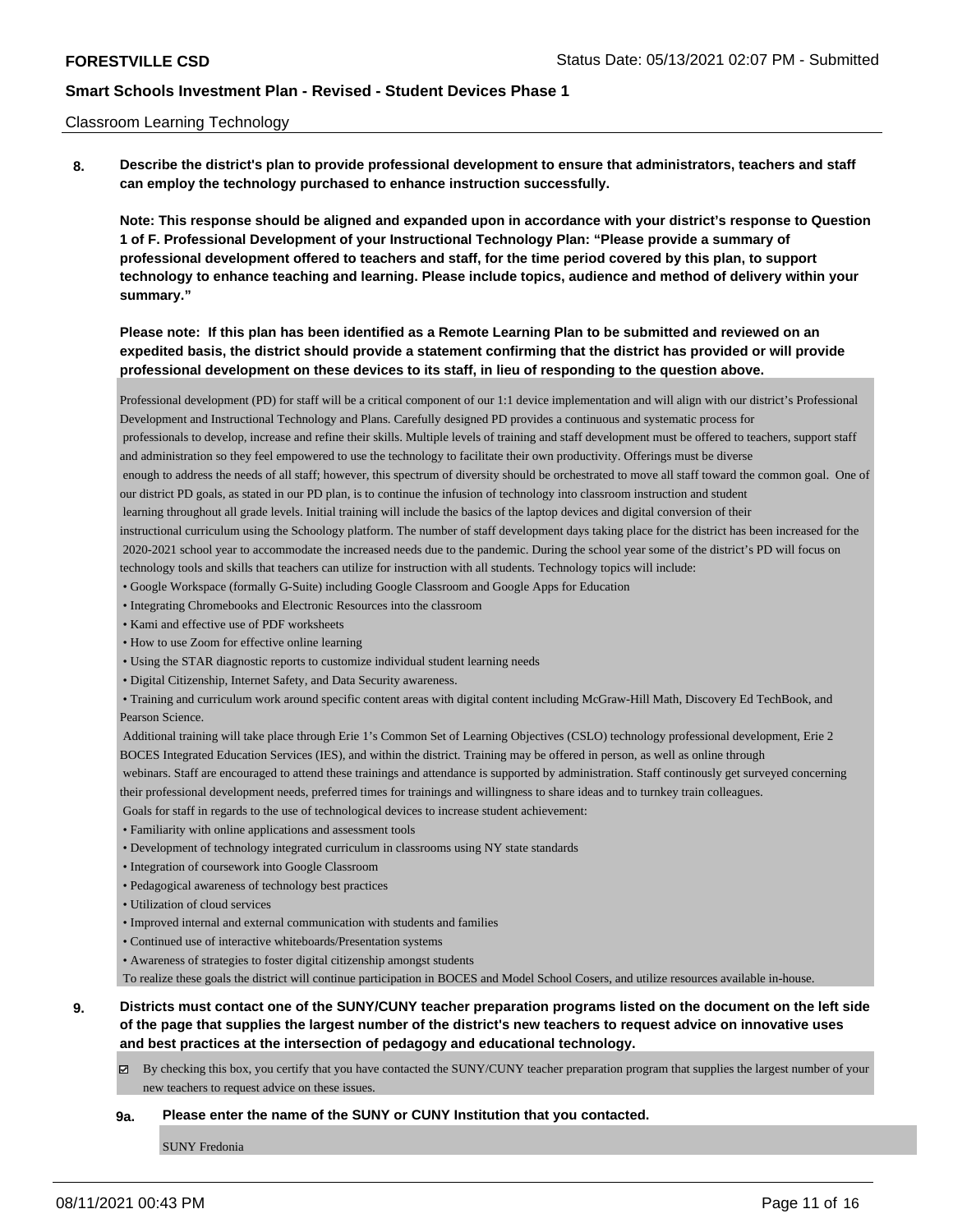Classroom Learning Technology

**9b. Enter the primary Institution phone number.**

716-673-3311

**9c. Enter the name of the contact person with whom you consulted and/or will be collaborating with on innovative uses of technology and best practices.**

Dr. Anna M. Thibodeau

**10. To ensure the sustainability of technology purchases made with Smart Schools funds, districts must demonstrate a long-term plan to maintain and replace technology purchases supported by Smart Schools Bond Act funds. This sustainability plan shall demonstrate a district's capacity to support recurring costs of use that are ineligible for Smart Schools Bond Act funding such as device maintenance, technical support, Internet and wireless fees, maintenance of hotspots, staff professional development, building maintenance and the replacement of incidental items. Further, such a sustainability plan shall include a long-term plan for the replacement of purchased devices and equipment at the end of their useful life with other funding sources.**

By checking this box, you certify that the district has a sustainability plan as described above.

**11. Districts must ensure that devices purchased with Smart Schools Bond funds will be distributed, prepared for use, maintained and supported appropriately. Districts must maintain detailed device inventories in accordance with generally accepted accounting principles.**

By checking this box, you certify that the district has a distribution and inventory management plan and system in place.

**12. Please detail the type, quantity, per unit cost and total cost of the eligible items under each sub-category.**

| Select the allowable expenditure | Item to be Purchased             | Quantity | Cost per Item | <b>Total Cost</b> |
|----------------------------------|----------------------------------|----------|---------------|-------------------|
| type.                            |                                  |          |               |                   |
| Repeat to add another item under |                                  |          |               |                   |
| each type.                       |                                  |          |               |                   |
| <b>Laptop Computers</b>          | Chromebook Lenovo 500e           | 230      | 332.00        | 76,360.00         |
| <b>Other Costs</b>               | Chromebook Protective Cover -    | 230      | 33.00         | 7,590.00          |
|                                  | Gumdrop                          |          |               |                   |
| <b>Other Costs</b>               | <b>Chrome Management License</b> | 230      | 34.00         | 7,820.00          |
| <b>Other Costs</b>               | Lenovo 3-year Extended Warranty  | 230      | 32.00         | 7,360.00          |
| <b>Other Costs</b>               | EarthWalk 30-Unit Chromebook     | 7        | 1.172.15      | 8,205.05          |
|                                  | <b>Charging Cart</b>             |          |               |                   |
|                                  |                                  | 927      | 1,603.15      | 107,335           |

### **13. Final 2014-15 BEDS Enrollment to calculate Nonpublic Sharing Requirement (no changes allowed.)**

|            | l Public Enrollment | l Nonpublic Enrollment | <b>Total Enrollment</b> | Nonpublic<br>Percentage |
|------------|---------------------|------------------------|-------------------------|-------------------------|
| Enrollment | 475                 | υ                      | 475.00                  | 0.00                    |

#### **14. If you are submitting an allocation for Classroom Learning Technology complete this table.**

|                         | Public School Sub-Allocation | <b>Estimated Nonpublic Loan</b><br>Amount<br>(Based on Percentage Above) | <b>Estimated Total Public and</b><br>Nonpublic Sub-Allocation |
|-------------------------|------------------------------|--------------------------------------------------------------------------|---------------------------------------------------------------|
| Interactive Whiteboards | (No Response)                | 0.00                                                                     | 0.00                                                          |
| Computer Servers        | (No Response)                | 0.00                                                                     | 0.00                                                          |
| Desktop Computers       |                              |                                                                          |                                                               |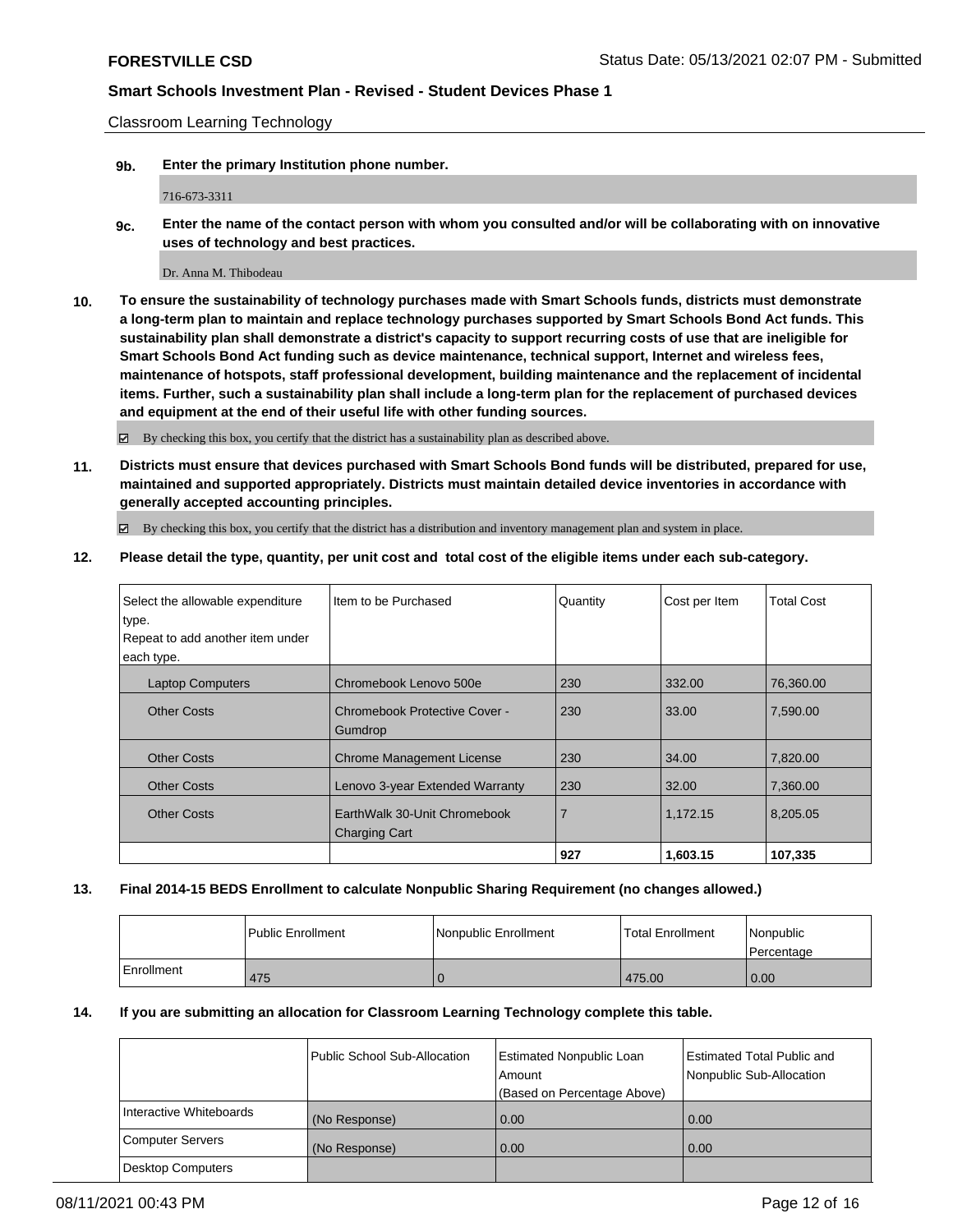Classroom Learning Technology

|                         | Public School Sub-Allocation | <b>Estimated Nonpublic Loan</b><br>Amount | <b>Estimated Total Public and</b><br>Nonpublic Sub-Allocation |
|-------------------------|------------------------------|-------------------------------------------|---------------------------------------------------------------|
|                         |                              | (Based on Percentage Above)               |                                                               |
|                         | (No Response)                | 0.00                                      | 0.00                                                          |
| <b>Laptop Computers</b> | 76,360.00                    | 0.00                                      | 76,360.00                                                     |
| <b>Tablet Computers</b> | (No Response)                | 0.00                                      | 0.00                                                          |
| <b>Other Costs</b>      | 30,975.05                    | 0.00                                      | 30,975.05                                                     |
| Totals:                 | 107,335.05                   | 0                                         | 107,335                                                       |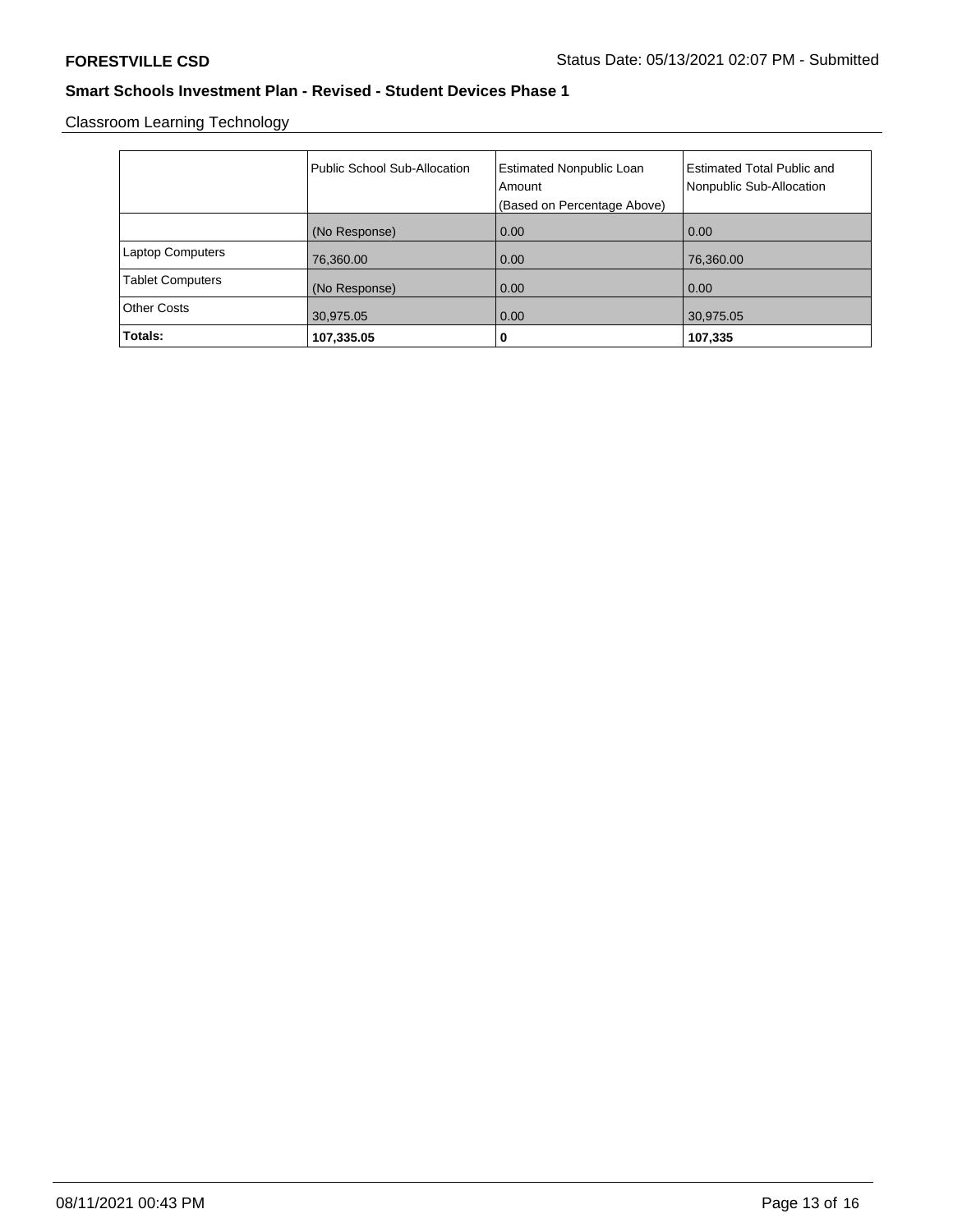#### Pre-Kindergarten Classrooms

**1. Provide information regarding how and where the district is currently serving pre-kindergarten students and justify the need for additional space with enrollment projections over 3 years.**

(No Response)

- **2. Describe the district's plan to construct, enhance or modernize education facilities to accommodate prekindergarten programs. Such plans must include:**
	- **Specific descriptions of what the district intends to do to each space;**
	- **An affirmation that new pre-kindergarten classrooms will contain a minimum of 900 square feet per classroom;**
	- **The number of classrooms involved;**
	- **The approximate construction costs per classroom; and**
	- **Confirmation that the space is district-owned or has a long-term lease that exceeds the probable useful life of the improvements.**

(No Response)

**3. Smart Schools Bond Act funds may only be used for capital construction costs. Describe the type and amount of additional funds that will be required to support ineligible ongoing costs (e.g. instruction, supplies) associated with any additional pre-kindergarten classrooms that the district plans to add.**

(No Response)

**4. All plans and specifications for the erection, repair, enlargement or remodeling of school buildings in any public school district in the State must be reviewed and approved by the Commissioner. Districts that plan capital projects using their Smart Schools Bond Act funds will undergo a Preliminary Review Process by the Office of Facilities Planning.**

**Please indicate on a separate row each project number given to you by the Office of Facilities Planning.**

| Project Number |  |
|----------------|--|
| (No Response)  |  |
|                |  |

**5. Please detail the type, quantity, per unit cost and total cost of the eligible items under each sub-category.**

| Select the allowable expenditure | Item to be purchased | Quantity      | Cost per Item | <b>Total Cost</b> |
|----------------------------------|----------------------|---------------|---------------|-------------------|
| type.                            |                      |               |               |                   |
| Repeat to add another item under |                      |               |               |                   |
| each type.                       |                      |               |               |                   |
| (No Response)                    | (No Response)        | (No Response) | (No Response) | 0.00              |
|                                  |                      | U             | 0.00          |                   |

**6. If you have made an allocation for Pre-Kindergarten Classrooms, complete this table. Note that the calculated Total at the bottom of the table must equal the Total allocation for this category that you entered in the SSIP Overview overall budget.**

| Totals:                                  | 0.00           |
|------------------------------------------|----------------|
| <b>Other Costs</b>                       | (No Response)  |
| Enhance/Modernize Educational Facilities | (No Response)  |
| Construct Pre-K Classrooms               | (No Response)  |
|                                          | Sub-Allocation |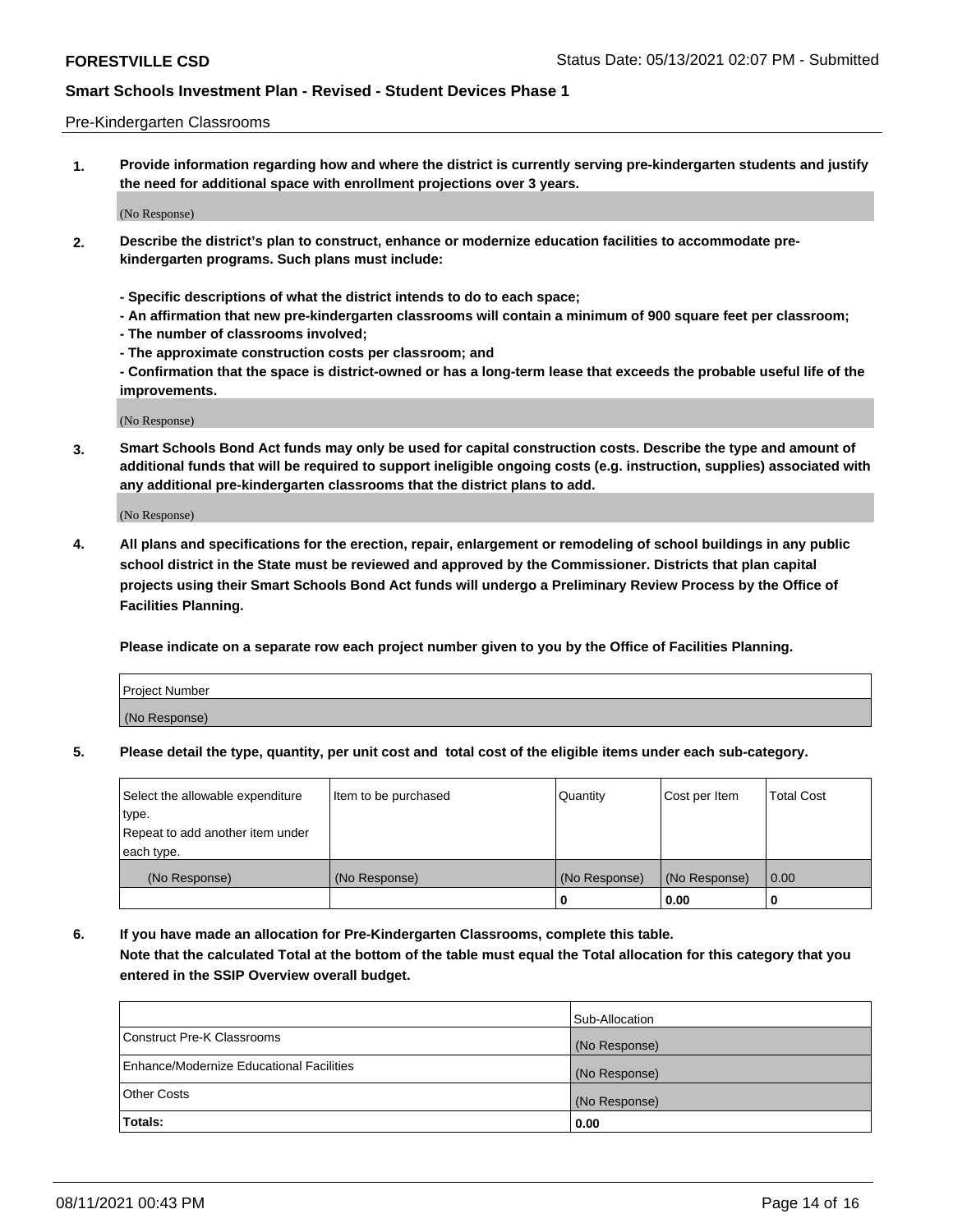Replace Transportable Classrooms

**1. Describe the district's plan to construct, enhance or modernize education facilities to provide high-quality instructional space by replacing transportable classrooms.**

(No Response)

**2. All plans and specifications for the erection, repair, enlargement or remodeling of school buildings in any public school district in the State must be reviewed and approved by the Commissioner. Districts that plan capital projects using their Smart Schools Bond Act funds will undergo a Preliminary Review Process by the Office of Facilities Planning.**

**Please indicate on a separate row each project number given to you by the Office of Facilities Planning.**

| Project Number |  |
|----------------|--|
|                |  |
| (No Response)  |  |

**3. For large projects that seek to blend Smart Schools Bond Act dollars with other funds, please note that Smart Schools Bond Act funds can be allocated on a pro rata basis depending on the number of new classrooms built that directly replace transportable classroom units.**

**If a district seeks to blend Smart Schools Bond Act dollars with other funds describe below what other funds are being used and what portion of the money will be Smart Schools Bond Act funds.**

(No Response)

**4. Please detail the type, quantity, per unit cost and total cost of the eligible items under each sub-category.**

| Select the allowable expenditure | Item to be purchased | Quantity      | Cost per Item | Total Cost |
|----------------------------------|----------------------|---------------|---------------|------------|
| ∣type.                           |                      |               |               |            |
| Repeat to add another item under |                      |               |               |            |
| each type.                       |                      |               |               |            |
| (No Response)                    | (No Response)        | (No Response) | (No Response) | 0.00       |
|                                  |                      | u             | 0.00          |            |

**5. If you have made an allocation for Replace Transportable Classrooms, complete this table. Note that the calculated Total at the bottom of the table must equal the Total allocation for this category that you entered in the SSIP Overview overall budget.**

|                                                | Sub-Allocation |
|------------------------------------------------|----------------|
| Construct New Instructional Space              | (No Response)  |
| Enhance/Modernize Existing Instructional Space | (No Response)  |
| Other Costs                                    | (No Response)  |
| Totals:                                        | 0.00           |